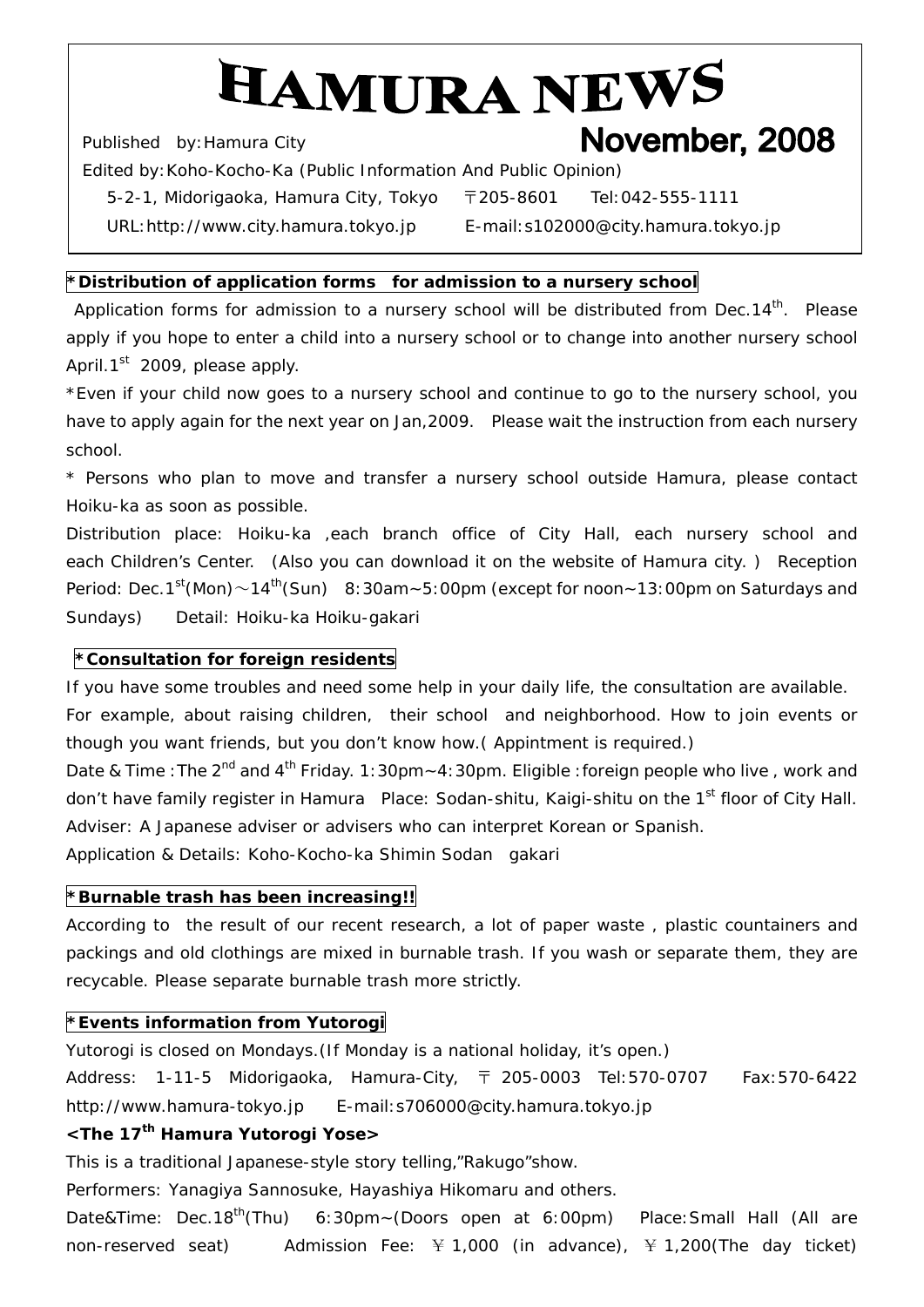#### ¥500(Groups,5 persons or more)

※ The day ticket is available only if there are vacant seats. ※ No admission to preschoolers. ※Child-care service: ¥700(Snack's charge is included) Ticket: On sale at *Yutorogi ,* Sports center, Each store of *Marufuji* ( *Hamura*, *Fussa* and *Ome*)and *Nishitama-Shinbun-Sha's* Ticket Service Center (0120-61-3737).

#### **<Live Concert: Vol.2 "***Huruse Yoko***">**

She composes many songs and sings at live houses along the JR chu-o line.

Date & Time: Dec.13<sup>th</sup>(Sat) 6:30pm~(Doors open at 6:00pm) Place: Small Hall (All are non-reserved seats) Admission Fee: ¥ 800(Sinior high school students or under) ¥1500(Adults, in advance) ¥1800 (the day ticket) Ticket: *Yutorogi* from Nov.1st, 9:00am~. ※ The day ticket is available only if there are vacant seats. ※ No admission to preschoolers. ※ Child-care service: ¥700(Snack's charge is included)

## **<The 9th symphony concert of** *Hamura***>**

Date & Time: Jan.25<sup>th</sup> ,2009. 2:00pm~(Doors open at 1:30pm) Place: Main Hall(Reserved seats only) Admission Fee:  $\frac{1}{2}$  500(Sinior high school students and under)  $\frac{1}{2}$  1,000Adults ※ Child-care service:¥700(Snack's charge included) ※No admission to preschoolers.

Ticket: On sale at *Yutorogi* and Sports Center.

## **<Personal Computer Class for Beginners>**

In this class, you can learn the basis of PC.

Date & Time: Every Friday of Dec. (4 times in all) 10:00am~noon Place: Koza-shitu 2 Tuition Fee: ¥1,500 for 4 times Capacity: 15persons(If applicants are too many, it is decided by lot) ※ Child-Care Service: ¥500 each time (Snack's charge is included) Application: You need to write on a double post card as follows . The class's name ,your address ,your age, your phone number and whether you need the child-care service or not. (If you need it, also how many children , how old they are and the day you need)

And then please mail it or come to *Yutorogi* directly with one post card.

## **\*Information from Children's Centers**

## **(Central Center ,***Chuo Jidokan* **, Tel:554-4552)**

## **<The Astronomical Observation for families>**

~Let's observe The Lion Meteor Stream!~

Date&Time: Nov.18<sup>th</sup>(Tue) 6:00pm~8:00pm Eligible: Schoolchildern ~ 18 Years old ( A junior high school children or under need to come with their guardian.) Fee: Free ※ Please come to this center directly. ※ If it's a bad weather, it will be held indoors.

## **<Staffs Wanted for Winter Festival>**

Winter Festival will be held on Dec.14(Sun). They are recruiting staffs to prepare for that event. Action days: Nov.30<sup>th</sup>(Sun),Dec.3<sup>rd</sup>(Wed),6<sup>th</sup>(Sat),7<sup>th</sup>(Sun),10<sup>th</sup>(Wed),13<sup>th</sup>(Sat) & 14<sup>th</sup>(Sun). Contact them about time.

Eligible: The 2<sup>nd</sup> grader of elementary school ~ a sinior high school student living in *Hamura* who can take part in at least 5 action days or over that includes the very day of the event. Capacity: 15 persons (a first-come-first-served basis)

Application: Nov.8<sup>th</sup>(Sat)~15<sup>th</sup>(Sat), at 4:00pm. Call or come to *Chuo Jidokan* directly.

# **(East Center ,** *Higashi Jidokan***, Tel:570-7751)**

**<Let's Make "Juicy Bibinba"(Korean food)!!>**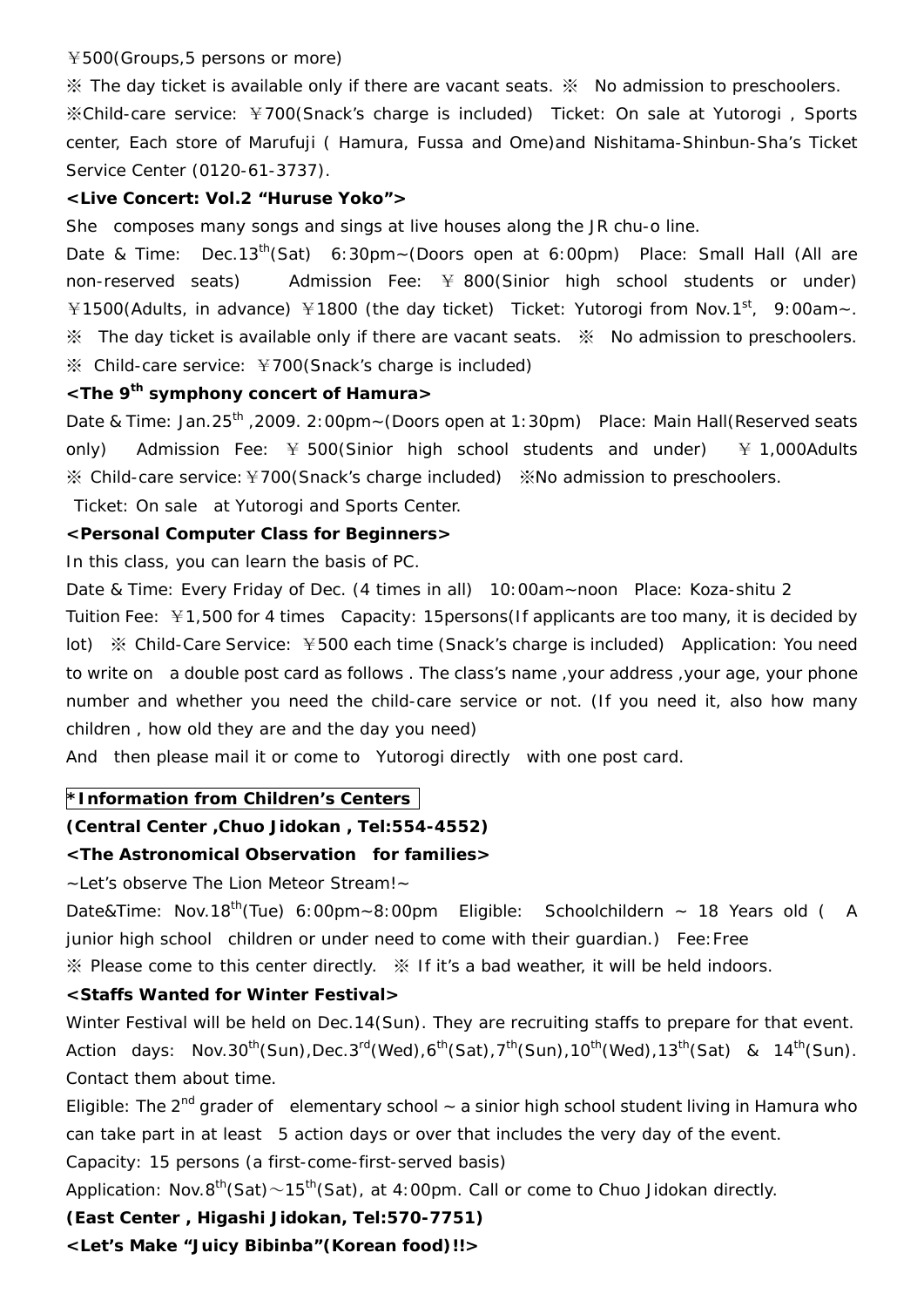Date & Time: Nov.29<sup>th</sup>(Sat) 10:00am~noon Eligible: an elementary schoolchildren or over living in Hamura Capacity: 20 persons (a first-come-first-served basis) Fee: ¥70 ※ You need to bring an apron, a scarf, a towel, a spoon , rice(1 *gou*),tea and indoor shoes. Application: Nov.22th(Sat)~28<sup>th</sup>(Wed) 9:00am~4:30pm Application: Call or Come to *Higashi Jidokan* directly. A cancel is accepted till the previous day of the event.

#### **\*information from** *Hamura Library* (tel:554-2280)

#### **<Story Telling for Schoolchildren>**

Come on and enjoy, everybody!! Please guardians also.

The Japanese old story called "*Uriko-Hime".* 

Date & Time: Nov.15th(Sat) 11:00am~ Fee: free ※ Come to *Hamura Library* directry.

#### **\*Imformation from** *Hamura Zoo* (tel:579-4041)

#### **<Let's play in Fallen Leaves!!>**

Place: The court in the zoo Date: Saturdays , Sundays & national holidays between Nov.15<sup>th</sup>(Sat)~Jan.12<sup>th</sup>(Mon) of 2009.

<Sketching and Photo Contest: The 30<sup>th</sup> Opening Anniversary of *Hamura Zoo*>

Let's sketch and take photos your favorite animals , plants or flowers in the zoo,

And apply for the contest.

Eligible: Sketching contest / Preschoolers & an elementary school dhildren.

Photo contest/ Anybody can apply.

How to apply: Send in by mail or bring your work to the zoo directly no later than  $Nov, 30^{\circ}$ . Don't forget to write your address, name, age(a grade in school), gender and phone number on the back of your work.

※ A work that you finished at home or school is possible.

Only 1 work per person. Only unpublished work. Photo size: E-size.

Prize: *Hamura Zoo* director's prize and others.

※ An entrance fee is required separately. Detail: *Hamura Zoo* (tel:579-4041)

4142 *Hane, Hamura City* 〒 205-0012

## **\* information from Freshland** *Nishitama* (tel:570-2626)

## **<An art exhibition>**

Art works by Japanese-style typical painters, *Yokoyama Taikan, Takeuchi Seiho, Kawai Gyokudo* and so on will be exhibited. They won the Order of Culture. This is a good time to come and enjoy them.

Period: Nov.26<sup>th</sup>(Wed) ~ Dec.21th(Sun)

## 《 **An Invitation to Classes** 》

\*Hula Class / every Wednesday 1:00pm ~ 2:00pm

 $*$ Yoga Class / every Thursday 1:30pm  $\sim$  2:00pm

\*Pilates Class /every Friday 1:00pm ~ 2:00pm

Tuition Fee (for each time): ¥800 A person who lives in Hamura, Ome, Fussa and Mizuho.

¥1,100 A person who lives in other areas. It includes for both each lesson & 3 hours bathing.

※ Please check the website of Freshland *Nishitama.*